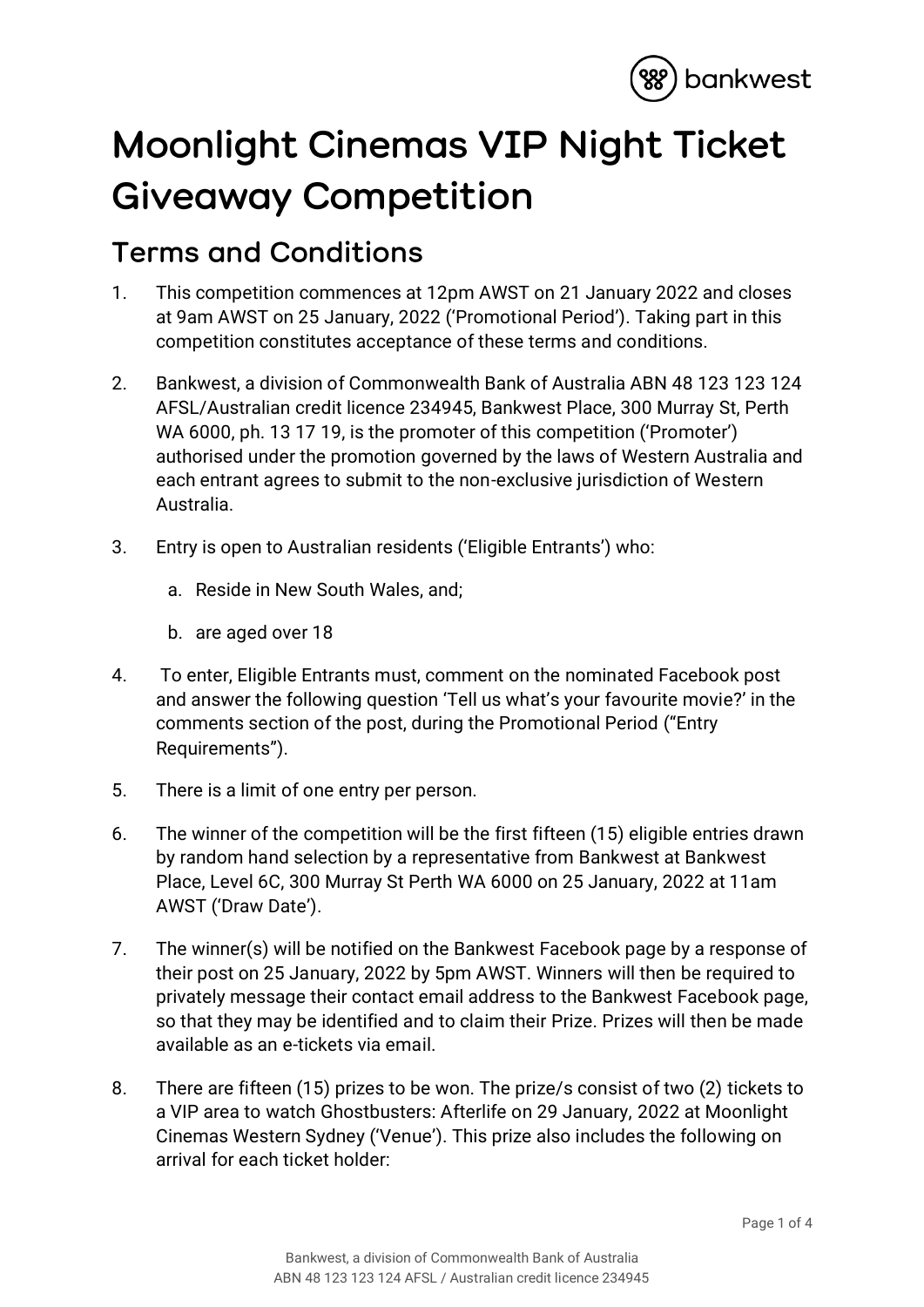

- One (1) drink
- One (1) popcorn
- One (1) ice cream

Each prize is valued at \$96.00 each. Prize(s) is/are not transferable or redeemable for cash. The total prize pool value is \$1,440.00.

- 9. If any prize remains unclaimed after two (2) days of the draw, the Promoter will conduct an unclaimed prize draw in the same manner and place as the original draw. If the new Winner does not claim the Prize within one (1) day, the process set out in this clause shall be applied again, and so on until the Prize has been claimed.
- 10. If the Prize, or any element of the Prize, at Moonlight Cinemas becomes unavailable for any reason the Promoter may, in its sole and absolute discretion, modify or substitute the Prize.
- 11. The Prize is not transferable or redeemable for cash. Travel to and from the Venue and any other associated costs in accepting a Prize, is the sole responsibility of the Winner and its guest.
- 12. In accepting and using the Prize the Winner agrees to comply with the Venue [Conditions of Entry.](https://www.moonlight.com.au/terms-of-sale/)
- 13. As a condition of claiming the Prize the Winner consents to the Promoter using their name, likeness, image and/or voice (including photograph, film and/or recording of the same) in media for an unlimited period of time without remuneration for the purpose of promoting this Competition (including any outcome), the Promoter and or products/services supplied by the Promoter.
- 14. Bankwest accepts no responsibility for loss or damage to prizes in transit.
- 15. No correspondence will be entered into. The Promoter's decision is final.
- 16. Directors and employees of the Commonwealth Bank Group including their immediate families, its agencies and companies associated with this competition, and employees and immediate family members of companies associated with the Venue, are ineligible to enter.
- 17. To the extent permitted by law, the Promoter and the Venue, and each of their related entities and their respective directors, officers, employees and agents, will not be liable for any personal injury, loss or damage, whatsoever which is suffered or sustained (including, but not limited to indirect or consequential, financial or other loss) to or by an Entrant or the Winner and its guest.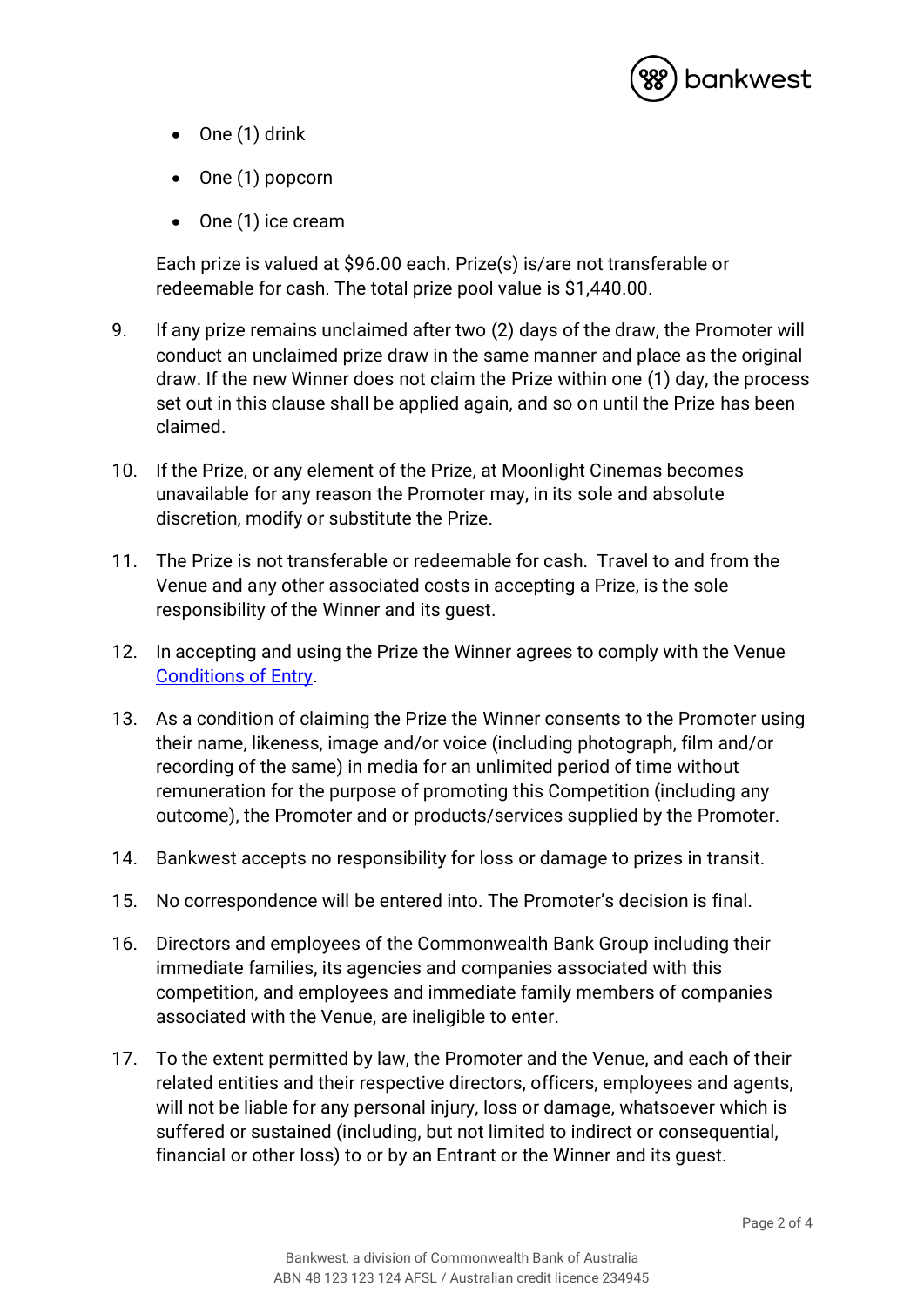

- 18. The Winner of the Prize accept the Prize 'as is' and acknowledges that the Promoter accepts no responsibility for any tax implications that may arise from their use of the Prize. Beneficiaries of the Prize should seek advice from the Australian Tax Office or their own taxation adviser or independent financial adviser.
- 19. The Promoter reserves the right, at any time, in its sole discretion, to verify the validity of entries and Eligible Entrants (including an Entrant's identity, age, place of residence) and reserves the right, in its sole discretion, to disqualify any Entrant whom the Promoter has reason to believe has breached any of these terms, tampered with the entry process or engaged in any unlawful or other improper misconduct calculated to jeopardise fair and proper conduct of the Promotion. The Promoter's legal rights to recover damages or other compensation from such an offender are reserved.
- 20. If for any reason this Promotion is not capable of running as planned (including, but not limited to infection by computer virus, bugs, unauthorised intervention, fraud, technical failures or any other causes beyond the control of the Promoter which corrupt or affect the administration, security, fairness, integrity or proper conduct of this Promotion), the Promoter may, subject to the approval of all relevant regulatory authorities, take any action that may be available including cancelling, terminating, modifying or suspending the Promotion.
- 21. Failure by the Promoter to enforce any of its rights at any stage does not constitute a waiver of those rights.
- 22. Nothing in these terms limits, excludes or modifies or purports to limit, exclude or modify the statutory consumer guarantees as provided under the Competition and Consumer Act, as well as any other implied warranties under the ASIC Act or similar consumer protection laws in the states and territories of Australia (Non-Excludable Guarantees).
- 23. Except for any liability that cannot by law be excluded, including the Non-Excludable Guarantees, the Promoter and its related entities (including its respective directors, officers, employees and agents) are not responsible for and exclude all liability (including negligence), for any personal injury; or any loss or damage (including loss of opportunity); whether direct, indirect, special or consequential, arising in any way out of:
	- a. Any technical difficulties or equipment malfunction (whether or not under the Promoter's control);
	- b. Any theft, unauthorised access or third party interference;